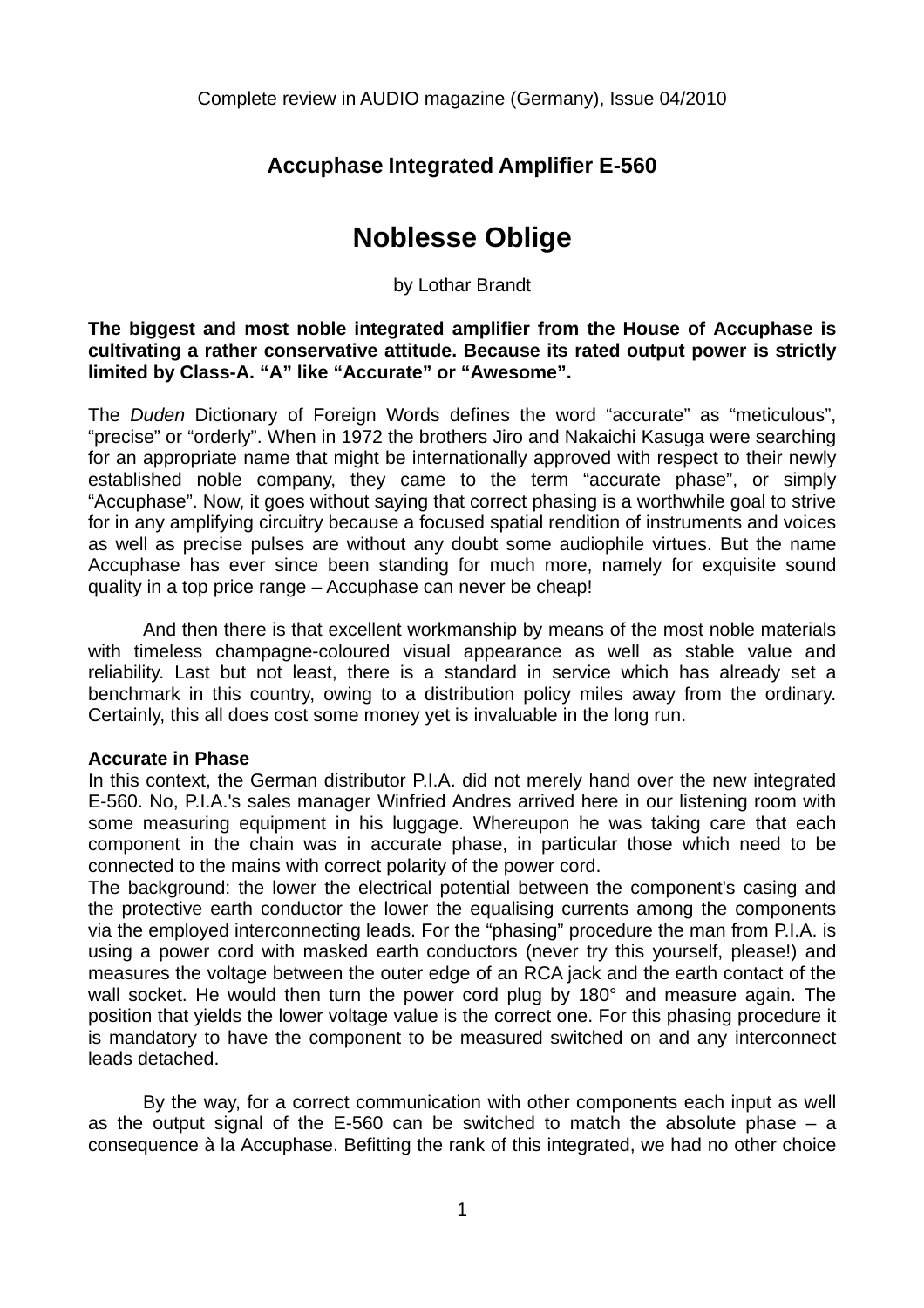than to have our reference components Accuphase DP-800/DC-801 cooperating as source. This brilliant digital combination was allowed to feed on some perfect 230 V provided by the power conditioner PS-1210 from the same maker. Yet there were still more things to do: Mr Andres spared no efforts to position our monitor speakers KEF Reference 207/2 exact to the centimetre in order to have the acoustical phase of the sound from the left and right speakers being accurately equal at the listening position. We opted for the formidable KEF also because of their rather high efficiency.

#### **Moderate in Power**

As noble and weighty the E-560 is entering the stage as modestly does it specify its sheer power, namely 30 watts per channel. According to our lab report however this figure can be considered a nice understatement. Like its predecessor E-550, this 24-kg beauty can indeed be counted among the "weaker" representatives of its price class, in spite of the huge energetic capabilities of the power supply. It's because a large amount of this energy is blown in order to keep the transistors under full steam by means of high bias currents. In fact, more than half of it is blown through the heat sinks and hence the usable power reduced. But the wasted heat (perhaps not quite "ecologically correct") generated by the so-called Class-A circuitry is otherwise taking care that cross-over distortions are definitely avoided during push-pull operation. In pairwise push-pull one transistor is responsible for the positive and its team-mate for the negative half-wave of the signal. At the cross-over point, transistors working in the energy-saving, low-bias Class-B mode are subject to certain distortions which would yield a rather harsh, uneasy sonic picture.

 As opposed to its predecessor, the E-560 is equipped with an even more powerful gigantic toroidal transformer plus an additional current-feedback circuitry in the power stage, which is typical for Accuphase. The latter is taking care of a fully balanced signal processing in the power range. This trick is said to provide a completely distortion-free signal and – *nomen est omen* – an absolute accuracy in phase up to the highest frequencies.

The new top model comes with many technical delicacies, of which the unique AAVA volume control deserves a particular mention. Other features like the excellent headphone amplifier – yours truly has never before encountered a better one in any other integrated amplifier – or the exquisite option boards for D/A conversion (DAC-20) and phono amplification are perfectly convincing. For instance, those who are going to insert the AD-20 phono board might be worried about anticipated sonic improvements only from Linn's external phono pre-amp Linto (at 1,350.- Euro, that is) and beyond.

### **Breathtaking in Sound**

With the E-560, aficionados of the silver disk may have found the ultimate amplifier as long as they are not inclined to generate ear-deafening volume levels by means of lowefficiency speakers. Mind you, what the biggest and dearest "integrated" from Accuphase in combination with the KEF 207/2 - demonstrated in our listening room was among the best we ever heard, even when compared to pre- and power amp combinations in a much higher price class. And we could play at volume levels which even audiophiles in privately owned houses would hardly get up to.

 We played all the audiophile SACDs listed on page 102 of this issue, i.e. their stereo tracks, in a gigantic and effortless listening session. From Mozart's Symphony to the opulent "Alps Mountains" by Richard Strauss, from the gentle solo parts in Brahms' "Alt-Rhapsody" to the overwhelming piano and orchestra attacks of a Prokofiev concert. Well,